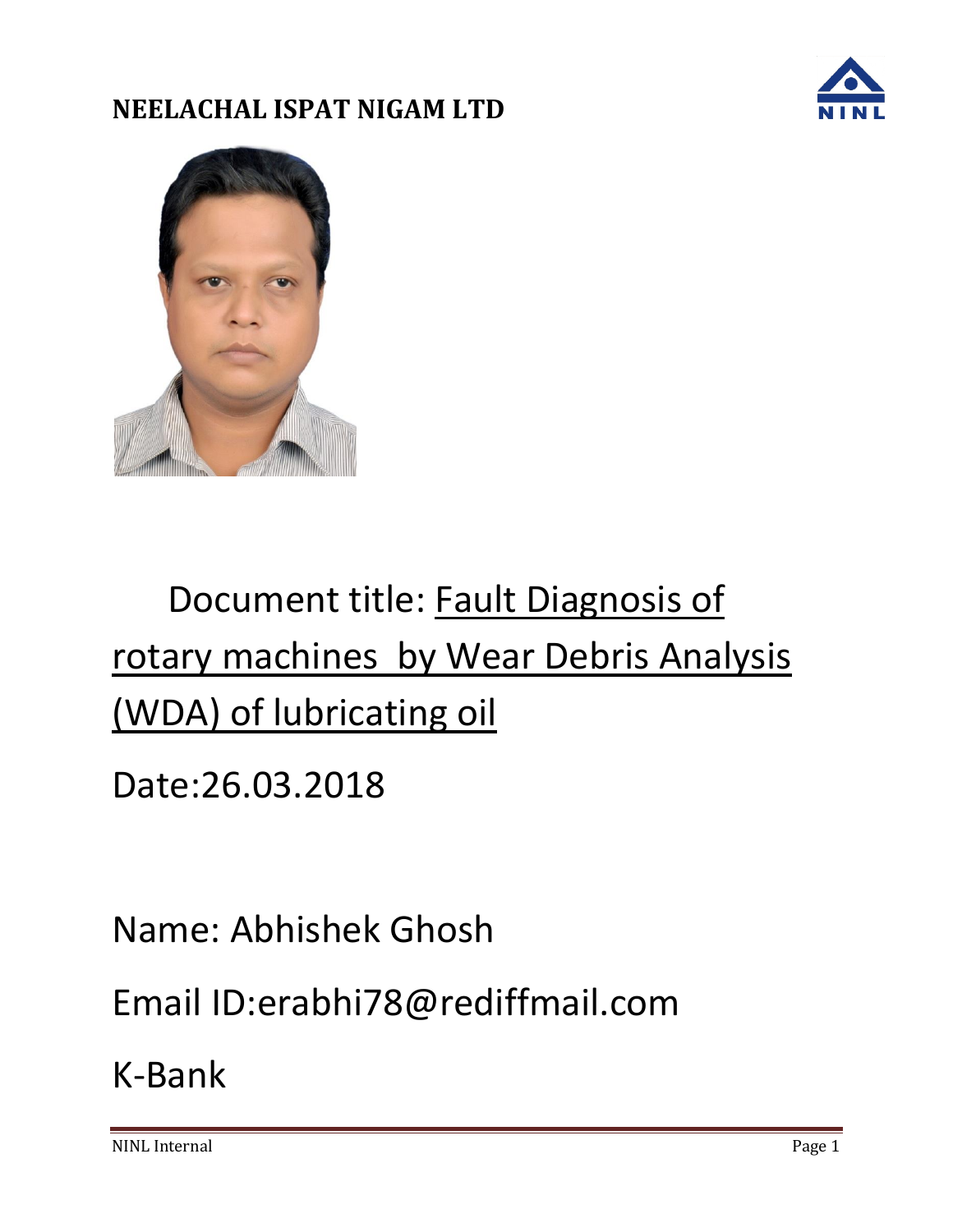

#### Confidentiality Statement

The information in the document mentioned is not confidential and have been taken references from various sources as specified.

#### Abstract

Wear debris analysis si a techniques used to monitor the condition of machines and may help to improve the overall equipment effectiveness value of a factory in a significant manner. Worm gears are used in various production machines, and their breakdowns may cause significant production losses. Wearing of these gears is relatively difficult to monitor with vibration analysis. Analysis of two indicator metals, copper and iron, may reveal wearing phenomena of worm gears effectively, and savings can be significant.

WDA and oil analysis is helpful in understanding how fast a system is wearing. It is also helpful in understanding contaminants and even the performance ingredient levels in oils

#### About the Author

Mr. Abhishek Ghosh Dy. Manager (Oxygen Plant). He is associated with maintenance of equipment in oxygen plant for past 15 years and worked in mechanical maintenance of oxygen plant in Neelachal Ispat Nigam Limited , M/S Linde and maintenance of cold rolling mill in M/S Shamon Ispat Limited, Haldia

Intended Readers

Maintenance and reliability personnel.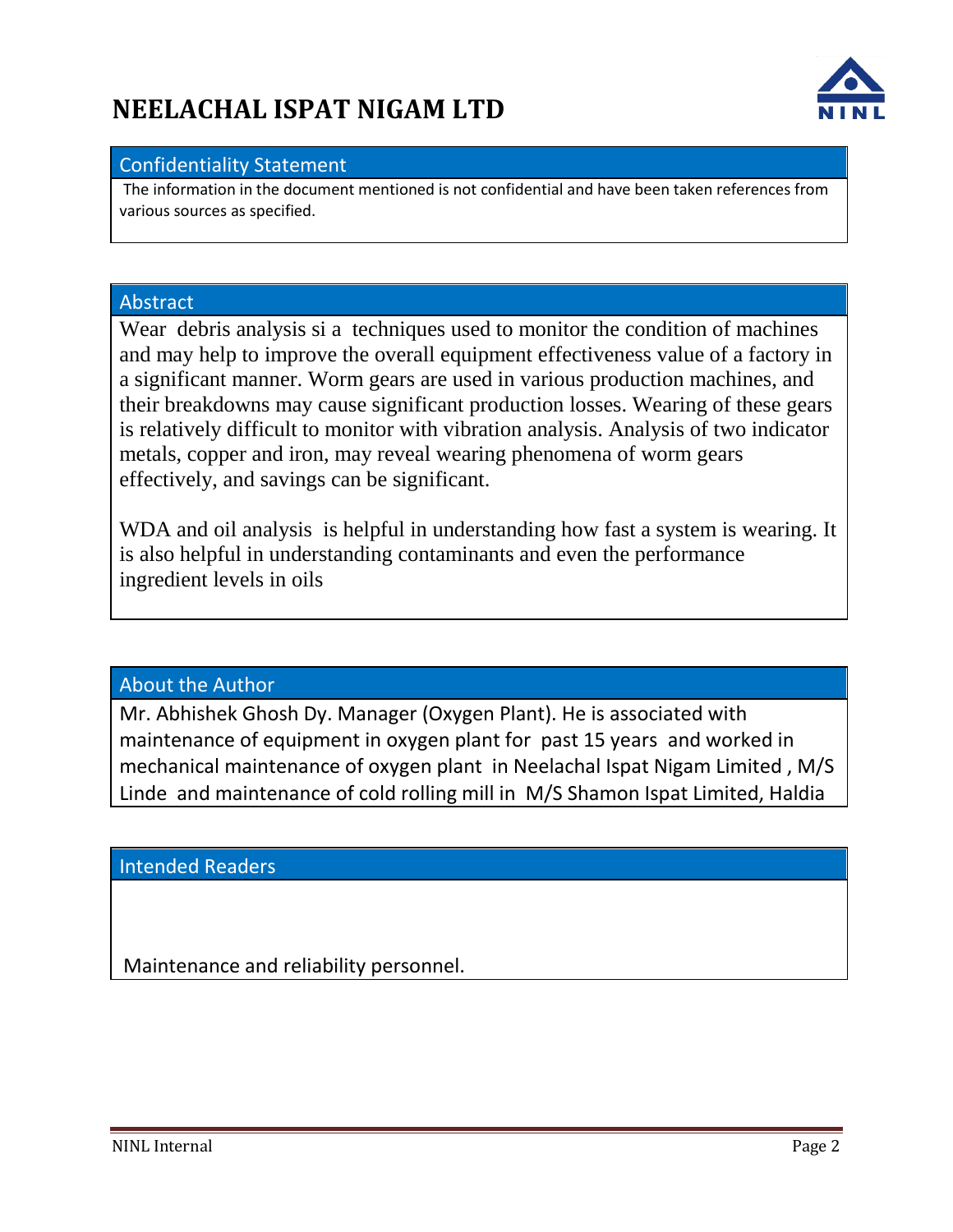

#### **Introduction**

Wear Debris analysis similar to visiting your doctor for an annual blood test. The doctor can determine your overall health and well-being from a very small sample of your blood. The same can be done with oil lubricated equipment such as engines, gearboxes, hydraulics, air compressors, and turbines. It has been estimated that many maintenance technicians change oil too early or too late. Changing oil too early wastes money on oil, filters and labor. Changing oil too late can lead to deposit build-up and costly equipment repairs. The best way to determine when to accurately change oil is through WDA.

- Industrial plants regularly document that comprehensive oil analysis has decreased their overall maintenance cost up to 28%.
- WDA and oil analysis is helpful in understanding how fast a system is wearing. It is also helpful in understanding contaminants and even the performance ingredient levels in oils

#### **Description**

#### **WDA provides the following:**

- **Elemental Analysis** detects the amount and type of elements in the oil from component wear, contamination and various ingredients found in oil.
- **Contamination Analysis** detects the physical presence of unwanted fluids (water, fuel, antifreeze) or particles (dirt, metal, etc…) in the oil and identifies oil by-products such as soot, nitration and sulfur.
- **Oil Condition Analysis** tests viscosity and an oils ability to neutralize acids (TBN for engines or TAN for non-engines).

### *The WDA results will be broken down into wear metal concentration, oil condition and contaminants. Each analysis normally has past results included.* **Elemental Analysis**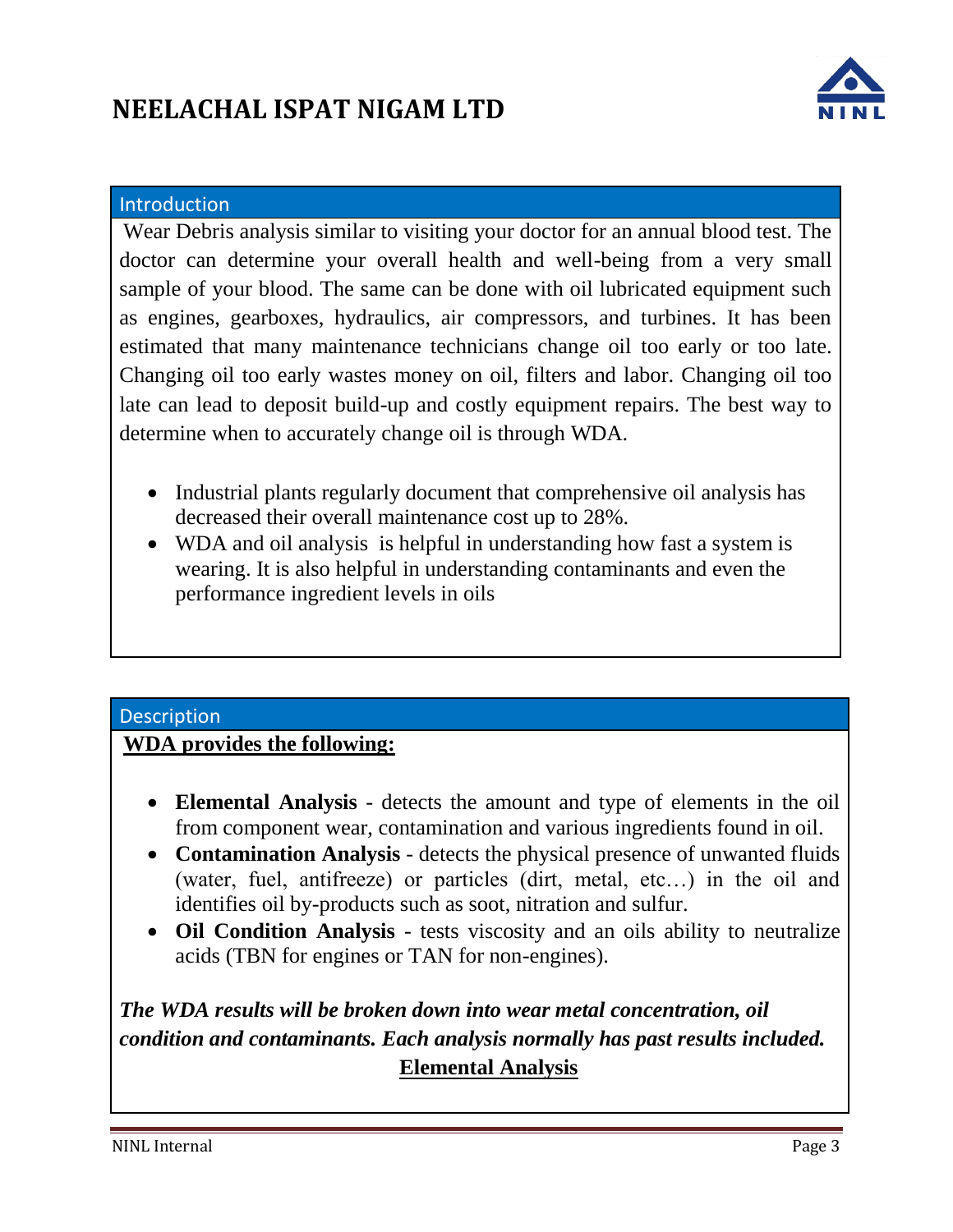

When oil lubricated component begins to wear, small amounts of metal become suspended in the oil. These trace amounts of metal are the first indicators of component wear. If left unattended, the wear will increase and potential part failure will occur. In extreme cases, metal shavings from worn gear teeth can be found in the oil. If the wear is severe, metal shavings can be seen during the oil change. The shavings will contribute to more wear. This situation can occur in gearboxes, hydraulics, engines, and air compressors. Many components and parts are made-up of several different metals. WDA results can determine which component is beginning to show signs of wear just by the type of metal and the concentration found in the test sample.

*The following table gives as idea on the source of specific wear metal for a given piece of equipment*

| Iron (Fe): Most common of the wear material |                                                                          |  |  |  |
|---------------------------------------------|--------------------------------------------------------------------------|--|--|--|
| Equipment                                   | Source of Iron (Fe) as wear metal                                        |  |  |  |
| Engines                                     | Cylinder Liners, Piston Rings, Valve train,                              |  |  |  |
|                                             | Crankshaft, rocker arms, spring gears, lock washers, nuts, pins,         |  |  |  |
|                                             | connecting rods, engine Blocks, oil pump,                                |  |  |  |
| <b>Bearings</b>                             | Rolling element Bearings: rollers (tungsten alloyed steel), raceways     |  |  |  |
|                                             | and cages, journal Bearings: journal shaft, bearing Shoe backing,        |  |  |  |
|                                             | locking keys                                                             |  |  |  |
| Gears                                       | Bull gears, pinions, case hardened teeth, locking pins                   |  |  |  |
| Transmissions                               | Gears, bearings, Brake bands, clutch, shift spools, pumps, power take    |  |  |  |
|                                             | off (PTO)                                                                |  |  |  |
| Hydraulic systems                           | vanes, pump housing, cylinder bores and rods, servo valves, pistons      |  |  |  |
| Compressors                                 | Rotary Screw, lobes, vanes, connecting rods, rocker arm, bearings,       |  |  |  |
|                                             | cylinders, housing, shafts, roller bearings (see above) oil pump, piston |  |  |  |
|                                             | rings                                                                    |  |  |  |
| Turbines                                    | Reduction gear, shaft, bearings, piping, case                            |  |  |  |
|                                             | The following tables are a guide to the sources of specific wear metals  |  |  |  |
|                                             | for a given piece of equipment.                                          |  |  |  |

**Copper (Cu): Widely used as alloying element. It is heavily used in bearing systems, as well as heat exchangers.**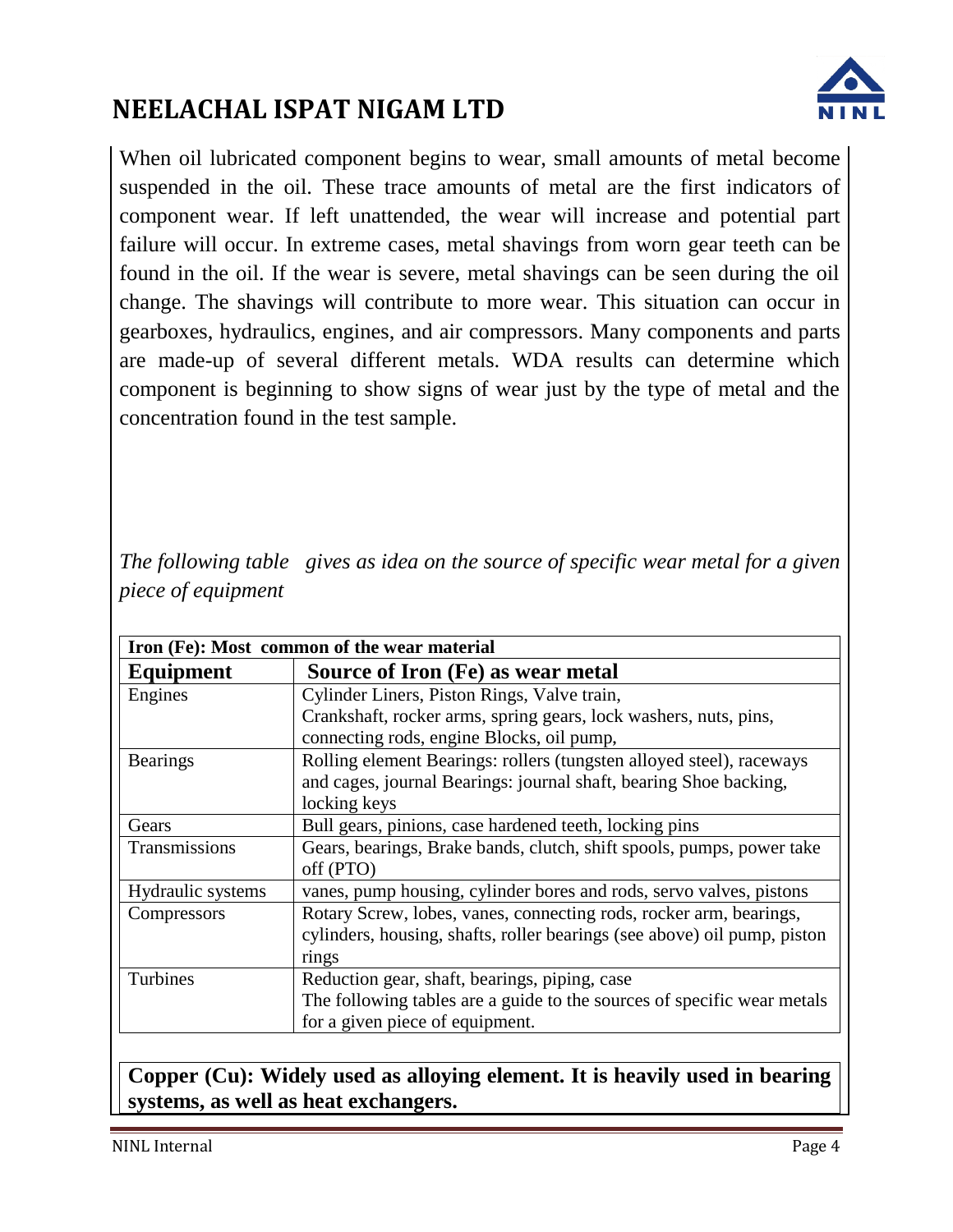

| <b>Equipment</b> | Source of Copper (Cu)as wear metal                                                                                         |  |  |  |
|------------------|----------------------------------------------------------------------------------------------------------------------------|--|--|--|
| Engines          | Valve train bushing, Wrist pin bushing, Cam bushings, Oil                                                                  |  |  |  |
|                  | Cooler core, Thrust washers, governor, connecting rods                                                                     |  |  |  |
|                  | bearings, valve gear train thrust buttons,                                                                                 |  |  |  |
| <b>Bearings</b>  | Rolling element Bearings: alloyed element in cages, Journal<br>Bearings: journal bearing pads, slinger rings, Locking keys |  |  |  |
| Gears            | Bushings, thrust washers                                                                                                   |  |  |  |
| Transmissions    | Clutches, steering discs, bearings                                                                                         |  |  |  |
| Hydraulic        | Pump thrust plates, bushings, cylinder gland guides, pump                                                                  |  |  |  |
| systems          | pistons, oil coolers                                                                                                       |  |  |  |
| Heat exchangers  | Cooler tubes, baffles, plates.                                                                                             |  |  |  |
| compressors      | Bearings, cylinder guides, wear plates, thrust washers,                                                                    |  |  |  |
|                  | bearings (see above) oil pump, oil coolers, thermostats,                                                                   |  |  |  |
|                  | separator filters                                                                                                          |  |  |  |
| Turbines         | bearings                                                                                                                   |  |  |  |
|                  |                                                                                                                            |  |  |  |
|                  |                                                                                                                            |  |  |  |
|                  | Tin (Sn):used as alloying element with copper and lead for sacrificial                                                     |  |  |  |
| bearing liners   |                                                                                                                            |  |  |  |
| <b>Equipment</b> | Source of Tin (Sn) as wear metal                                                                                           |  |  |  |
| Engines          | Valve train bushing, Wrist pin bushing, Cam bushings, Oil                                                                  |  |  |  |
|                  | Cooler core, Thrust washers, governor, connecting rods                                                                     |  |  |  |
|                  | bearings, valve gear train thrust buttons,                                                                                 |  |  |  |
| <b>Bearings</b>  | Rolling element Bearings: alloyed element in cages, Journal                                                                |  |  |  |
|                  | Bearings: journal bearing pads, slinger rings, Locking keys                                                                |  |  |  |
| Gears            | Bushings, thrust washers                                                                                                   |  |  |  |
| Transmissions    | Clutches, steering discs, bearings                                                                                         |  |  |  |
| Hydraulic        | Pump thrust plates, bushings, cylinder gland guides, pump                                                                  |  |  |  |
| systems          | pistons, oil coolers                                                                                                       |  |  |  |
| compressors      | Bearings, cylinder guides, wear plates, thrust washers,                                                                    |  |  |  |
|                  | bearings (see above) oil pump, oil coolers, thermostats,                                                                   |  |  |  |
|                  |                                                                                                                            |  |  |  |
|                  | separator filters                                                                                                          |  |  |  |
| Turbines         | bearings                                                                                                                   |  |  |  |
|                  |                                                                                                                            |  |  |  |
|                  | Aluminum (Al): Has high strength to weight ratio, an excellent corrosion resistance,                                       |  |  |  |

**Alloyed with other elements improves its wear and temperature resistance**

**Equipment Source of Aluminum (Al) as wear metal**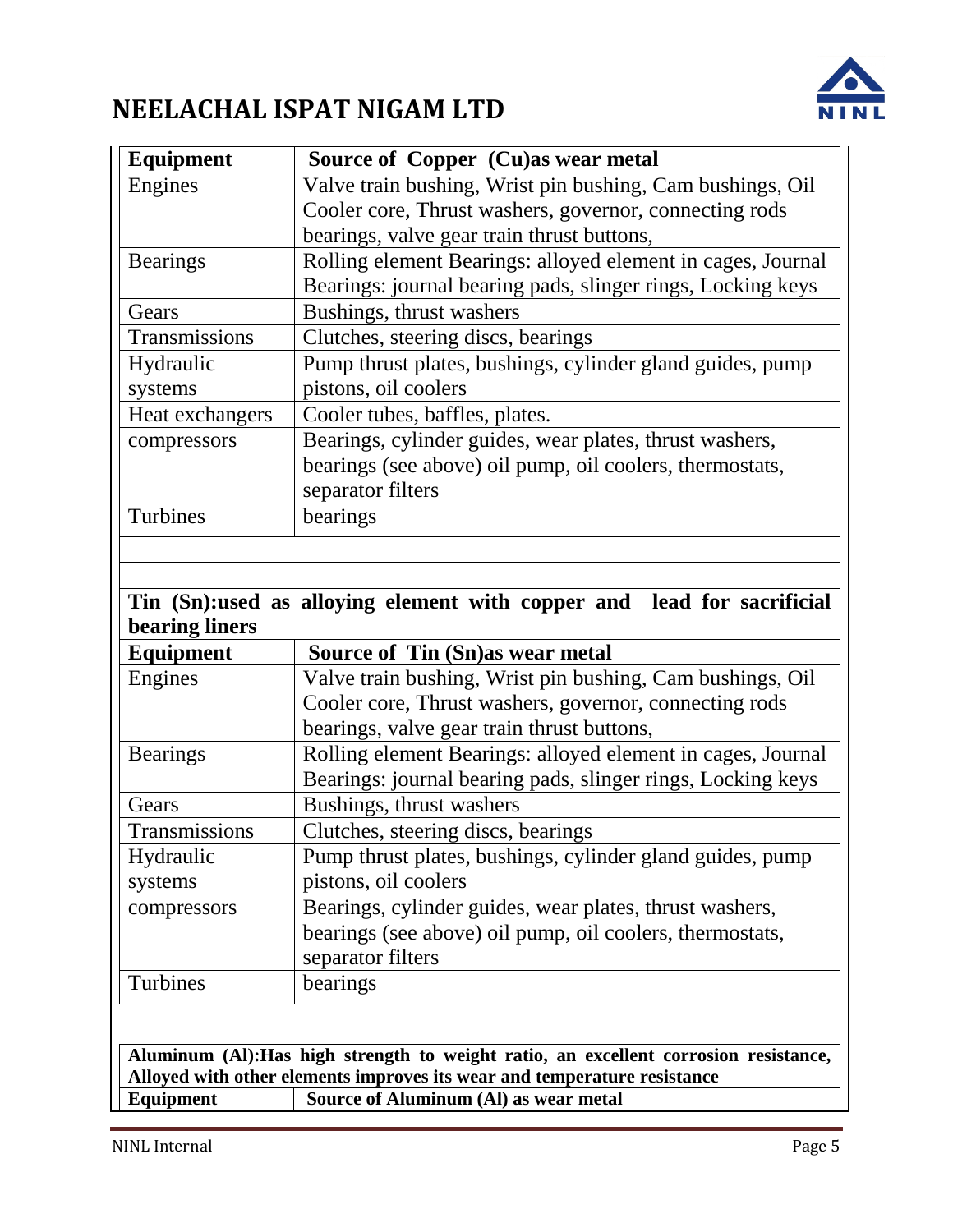

| Engines           | Engine blocks, pistons, blowers, Oil pump bushings, bearings (some) |  |  |  |
|-------------------|---------------------------------------------------------------------|--|--|--|
|                   | Cam bushings (some), Oil coolers (some                              |  |  |  |
| <b>Bearings</b>   | Rolling element Bearings: alloyed element in cages, Locking keys    |  |  |  |
| Gears             | Bushings, thrust washers, grease contamination                      |  |  |  |
| Transmissions     | Bushings, clutches                                                  |  |  |  |
| Hydraulic systems | Cylinder gland (some) pump, motor pistons, oil coolers. Aluminum    |  |  |  |
|                   | complex grease contaminant Heat Exchangers Cooler tubes, baffles,   |  |  |  |
|                   | plates                                                              |  |  |  |
| Heat exchangers   | Cooler tubes, baffles, plates                                       |  |  |  |
| Compressors       | Housing, bearings, cylinder guides, wear plates, thrust washers,    |  |  |  |
|                   | bearings (see above), oil pump, oil coolers                         |  |  |  |
| Turbines          | Bearings, Residue from synthetic media                              |  |  |  |
|                   | (alumina) filters                                                   |  |  |  |

**Chrome (Cr):Used as engineering material for its great hardness and corrosion resistance**

| <b>Equipment</b>  | Source of Chrome (Cr) as wear metal                                   |  |  |  |
|-------------------|-----------------------------------------------------------------------|--|--|--|
| Engines           | Rings, Liners, exhaust valves, zinc chromate from cooling system      |  |  |  |
|                   | inhibitor                                                             |  |  |  |
| <b>Bearings</b>   | Rolling element Bearings: alloyed /coated element in rollers, tapers  |  |  |  |
| Gears             | Bearings (some), shaft coatings, some special gears are chrome plated |  |  |  |
| Transmissions     | <b>Bearings</b>                                                       |  |  |  |
| Hydraulic systems | Cylinder liners, rods, spools                                         |  |  |  |
| Compressors       | Housing, bearings, cylinder guides, wear plates, thrust washers,      |  |  |  |
|                   | bearings (see above), oil pump, oil coolers                           |  |  |  |
| Turbines          | Shaft coating (some) bearings                                         |  |  |  |
|                   |                                                                       |  |  |  |

| Lead (Pb): Lead based Babbitt bearings are widely used. |                                                             |  |  |  |
|---------------------------------------------------------|-------------------------------------------------------------|--|--|--|
| <b>Equipment</b>                                        | Source of Lead (Pb) as wear metal                           |  |  |  |
| Engines                                                 | Main Bearings, connecting rod bearings. Lead can be         |  |  |  |
|                                                         | present as a contaminant fro gasoline (Leaded gas) (Octane  |  |  |  |
|                                                         | improver, anti-knock compound)                              |  |  |  |
| <b>Bearings</b>                                         | Rolling element Bearings: alloyed element in cages, Journal |  |  |  |
|                                                         | Bearings: Major alloying element in Babbitt bearings,       |  |  |  |
|                                                         | alloying elements                                           |  |  |  |
| Gears                                                   | Bearings, can also be red lead paint flakes from gear case  |  |  |  |
|                                                         | walls                                                       |  |  |  |
| Hydraulic                                               | <b>Bearings</b>                                             |  |  |  |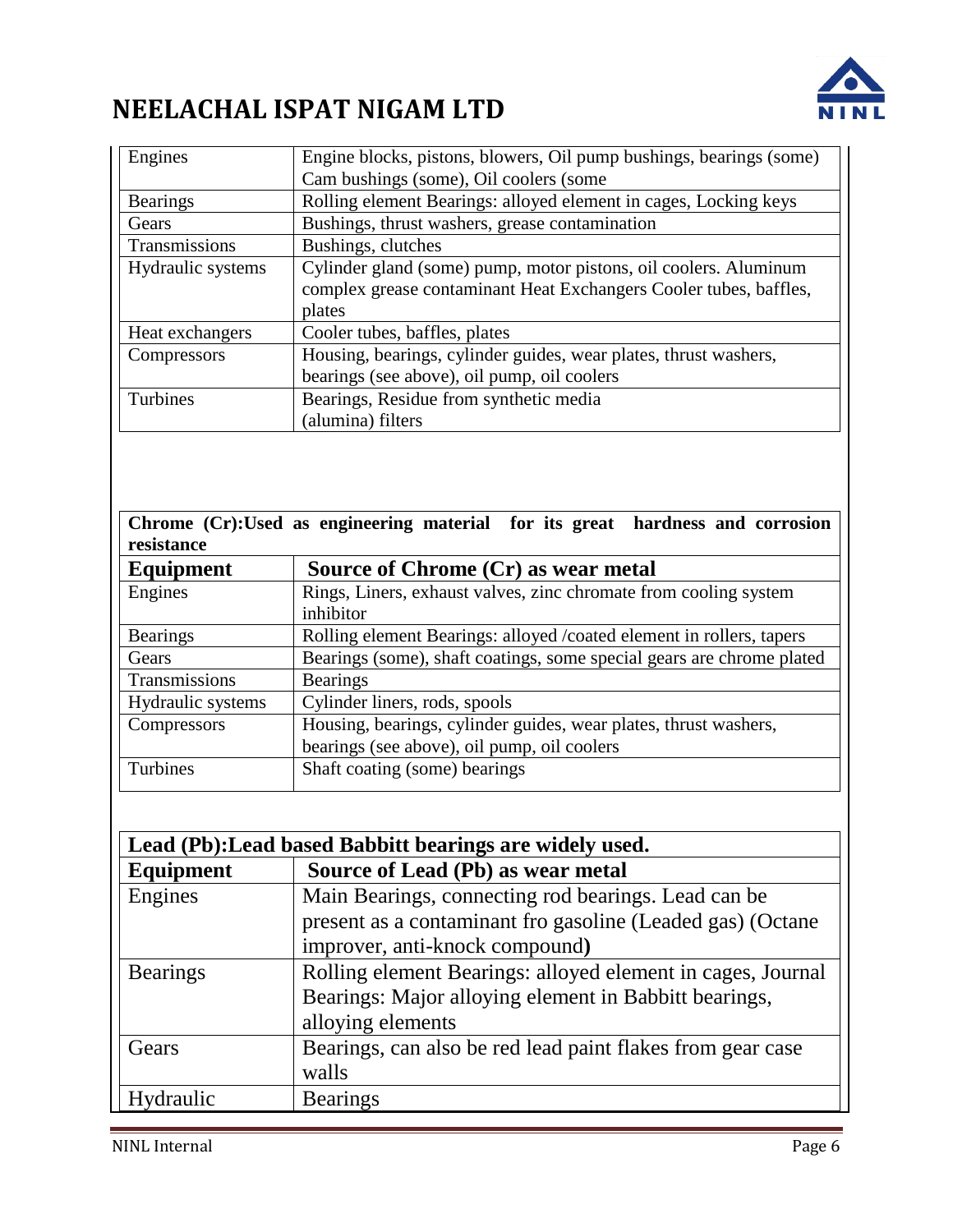

| systems                        |                                                                                                                      |  |  |
|--------------------------------|----------------------------------------------------------------------------------------------------------------------|--|--|
| Compressors                    | <b>Bearings</b>                                                                                                      |  |  |
| Turbines                       | <b>Bearings</b>                                                                                                      |  |  |
| bearing plate material         | Silver (Ag): Has an exceptional thermal conductivity and is an excellent                                             |  |  |
| <b>Equipment</b>               | Source of Silver (Ag) as wear metal                                                                                  |  |  |
|                                | Silicon (Si): Most common contaminant found in lube oil analysis, abundant                                           |  |  |
|                                | in all areas, very hard crystalline material and very abrasive to metal                                              |  |  |
|                                |                                                                                                                      |  |  |
| components<br>Equipment        | <b>Source of Silicon (Si) as wear metal</b>                                                                          |  |  |
| Engines                        | Engine blocks (alloying element with aluminum parts),<br>ingested dirt from breathers, external sources. Can also be |  |  |
| <b>Bearings</b>                | from defoamant additive in lubricant<br>Rolling element Bearings: alloyed element with aluminum<br>in cages          |  |  |
| Gears                          | Bushings, thrust washer, silicone sealant, defoamant<br>additive                                                     |  |  |
| Transmissions                  | Brake shoes, clutch plates, ingested dirt                                                                            |  |  |
| Hydraulic<br>systems           | Elastomeric seals (some) pump, motor pistons, oil coolers                                                            |  |  |
|                                |                                                                                                                      |  |  |
| Heat exchangers<br>Compressors | Cooler tubes, baffles, plates<br>Ingested dirt, silicone sealant, bearings, cooler (alloyed with<br>aluminum)        |  |  |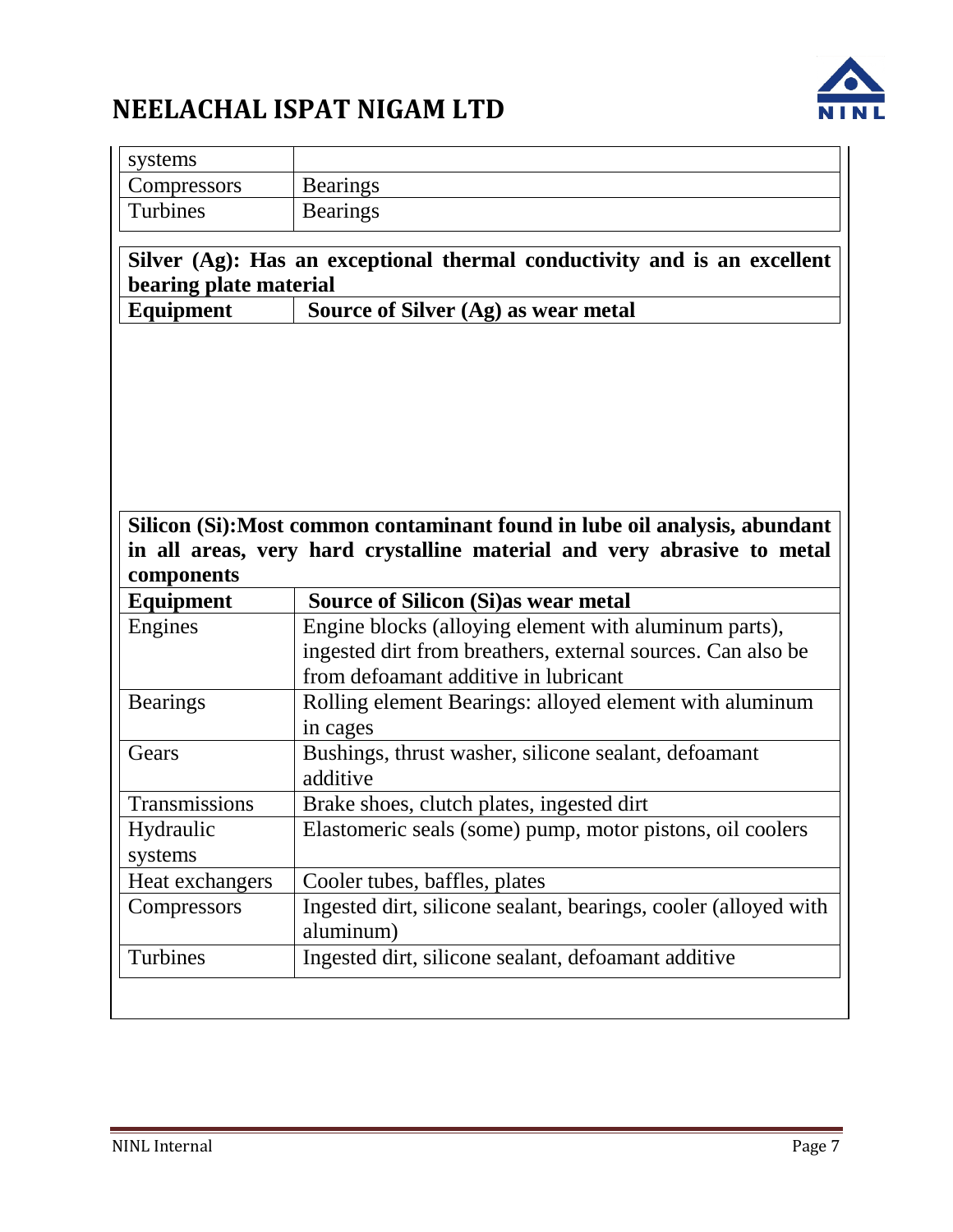

| Engines                              | Valves, Valve guides, Cylinder liners, Bearings.                                       |  |  |
|--------------------------------------|----------------------------------------------------------------------------------------|--|--|
| <b>Bearings</b>                      | Rolling element Bearings: alloyed element in rollers, races                            |  |  |
| Gears                                | Alloying element for tool steel gears                                                  |  |  |
| Hydraulic                            | Bearings, servo valve plating pumps, pistons                                           |  |  |
| systems                              |                                                                                        |  |  |
| Compressors                          | <b>Bearings</b>                                                                        |  |  |
| Turbines                             | Bearings, shaft, reduction gears                                                       |  |  |
|                                      |                                                                                        |  |  |
| <b>Other metals</b>                  |                                                                                        |  |  |
|                                      | Other metals can be found in oil samples due to wear or contamination                  |  |  |
| <b>Possible sources</b><br>Equipment |                                                                                        |  |  |
|                                      |                                                                                        |  |  |
|                                      |                                                                                        |  |  |
| Titanium                             | Wear metal for aircraft engines, bearings, Can also be                                 |  |  |
|                                      | contaminant from paint (titanium dioxide is used as a                                  |  |  |
| Vanadium                             | pigment)                                                                               |  |  |
| Magnesium                            | Fuel Contaminant, can also be alloying element for steel<br>Alloying element in steels |  |  |
| Molybdenum                           | Solid/liquid antiwear additive, alloy in bearing and piston                            |  |  |
|                                      | rings                                                                                  |  |  |
| Zinc                                 | Antiwear, Corrosion inhibitors, Anti-oxidants, alloying                                |  |  |
|                                      | element for bearings, thrust washers, galvanized cases                                 |  |  |

#### **Wear Metal Limits**

Wear metal analysis is performed by emission spectroscopy. This test provides the concentration of metals for wear, additive concentration and contamination found in lube oils and is measured in parts per million  $(1000 \text{ p.p.m.} = 0.1\%)$ . Emission spectroscopy measures metallic particles that are less than 10 microns in size. Many components have different levels of acceptable concentrations of wear metals. A transmission or gearbox can withstand higher levels of wear metals compared to a hydraulic pump or engine. Some systems by their design will produce high levels of wear metals. It is essential that periodic test results are compared in order to establish if any trends are emerging.

*The following table is the rule of thumb for metal concentration limits in parts per*  million (ppm) for different components. It is important to examine past test *results in order to identify potential trends or emerging problems.*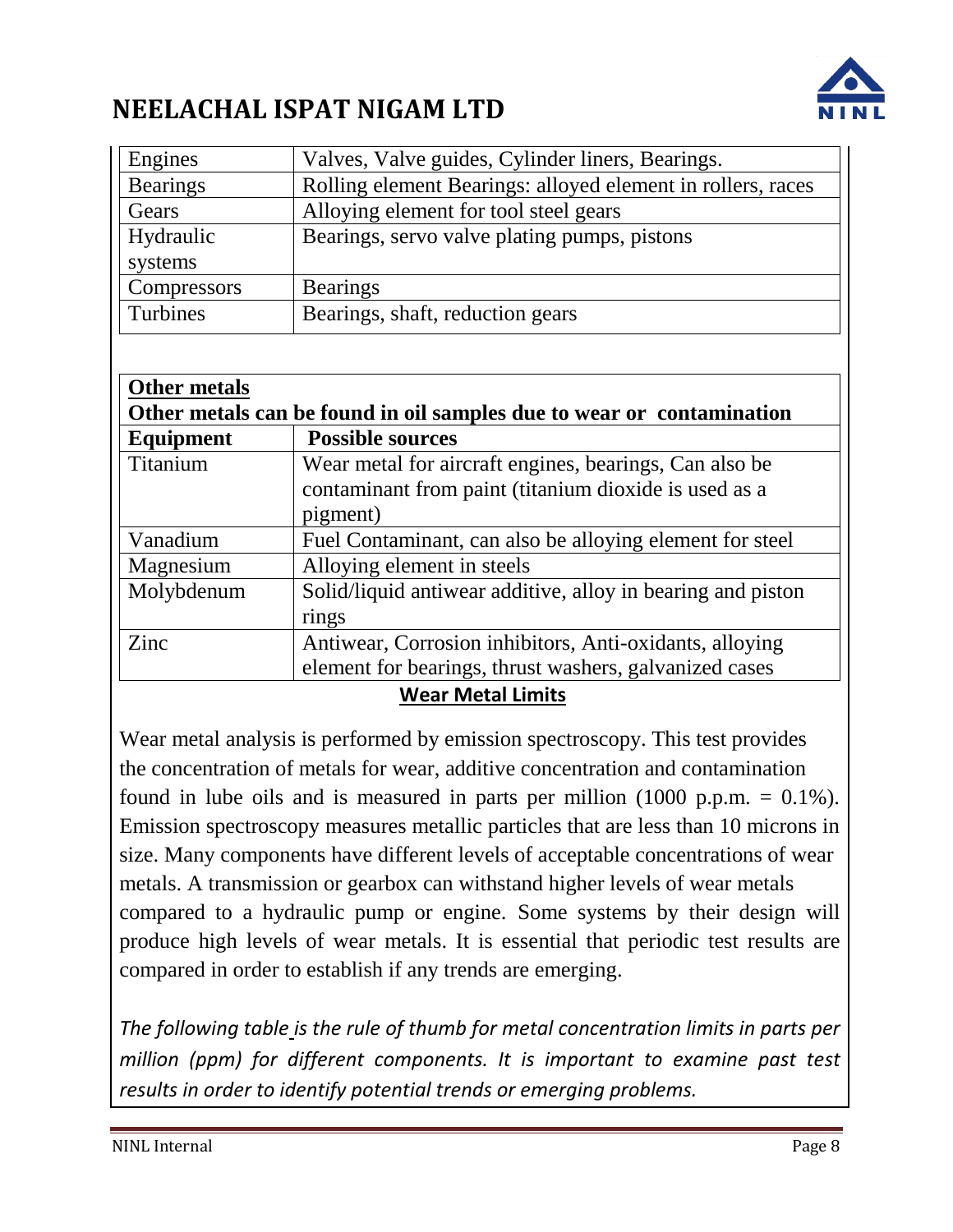

 $\mathbf{I}$ 

|               | Hydraulic | Gear       | <b>Diesel</b> | Gasoline | Transmission | Differential |  |
|---------------|-----------|------------|---------------|----------|--------------|--------------|--|
|               |           | <b>Box</b> | Engine        | Engine   |              |              |  |
| Iron          | 75        | 300        | 80            | 300      | 300          | 1000         |  |
| Chromium      | 5         | N/A        | 25            | 40       | 10           | N/A          |  |
| Lead          | 20        | N/A        | 50            | N/A      | 50           | N/A          |  |
| Copper        | 75        | 250        | 50            | 75       | 400          | 250          |  |
| Tin           | 10        | 250        | 25            | 40       | 20           | 250          |  |
| Aluminum      | 25        | 250        | 30            | 40       | 50           | 250          |  |
| <b>Nickel</b> | 5         | N/A        | 10            | 15       | 20           | N/A          |  |
| Silver        | 5         | N/A        | 5             | 5        | 5            | N/A          |  |
| Silicon       | 75        | 250        | 25            | 50       | 50           | 250          |  |

#### **Internal and external sources and damage**

**Contaminants:** the source of these contaminants can be internal or external. The only way to insure that the elements can be considered a contaminant is to compare the results against a reference sample of the oil being used**.**

| Contaminant | Source and potential problem                                                                                                                                                                                                                                                                        |  |  |  |
|-------------|-----------------------------------------------------------------------------------------------------------------------------------------------------------------------------------------------------------------------------------------------------------------------------------------------------|--|--|--|
| Silicon     | 1. Silicon Dioxide (sand $\&$ dirt) is a common contaminant –<br>may indicate a faulty air filter or seal. May<br>have also<br>entered when top-filling.<br>2. Polysiloxane (silicone rubber) is commonly used in<br>gaskets and seals – may indicate that a gasket is wearing out<br>and abrading. |  |  |  |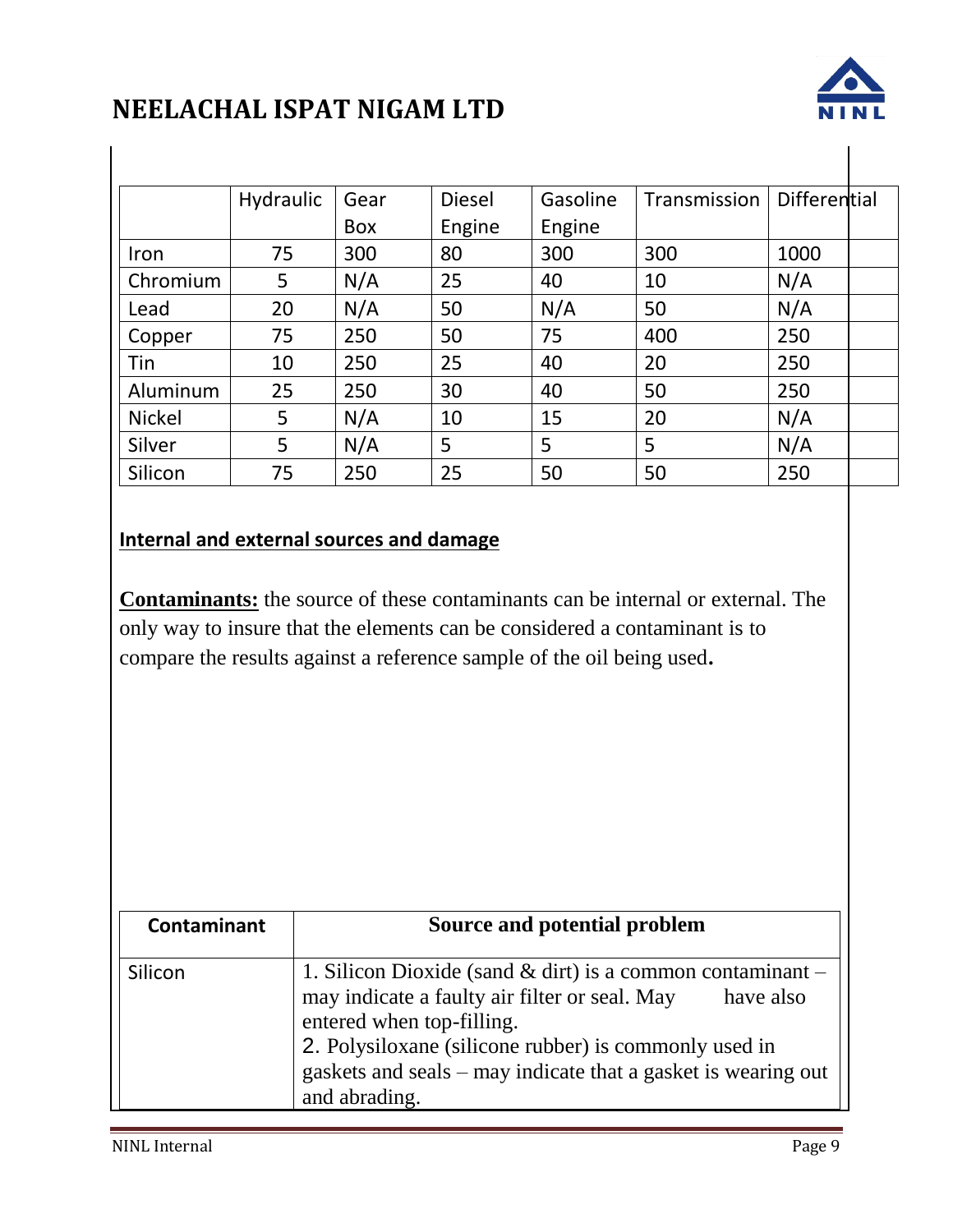

| Sodium and   | 1. Found as additives in anti-freeze – potential cracked block                    |  |  |  |
|--------------|-----------------------------------------------------------------------------------|--|--|--|
| Potassium    | or cross-contaminated from the oil container that may have                        |  |  |  |
|              | been used for coolant.                                                            |  |  |  |
|              | 2. Sodium Chloride or Potassium Chloride (salt) – road salt                       |  |  |  |
|              | or sea salt entered thorough breather, filter or through                          |  |  |  |
|              | broken seal.                                                                      |  |  |  |
| <b>Boron</b> | Found as additives in anti-freeze – potential cracked block                       |  |  |  |
|              | or cross contaminated from an oil container that may have                         |  |  |  |
|              | been used for coolant.                                                            |  |  |  |
|              | Additive Flements found in oil: Many oil use various chemical additives to obtain |  |  |  |

**Additive Elements found in oil:** Many oil use various chemical additives to obtain certain levels of performance. It should be noted that certain elements found in this additives (calcium for instance ) may not decrease as the oil begins to wear out, these elements continue to exist but may loose functionality, Keep in mind, the performance additives change into different compounds as they are used up and are not as effective as their original design. In other cases, elements found in certain additives may actually decrease in concentration (zinc and phosphorus), because they are adhering to the surface of the metal and are no longer in the oil. The only way to truly know when the additives are being used up is the sharp rise in wear metal concentrations.

| <b>Element</b> | <b>Function</b>                    |  |  |  |
|----------------|------------------------------------|--|--|--|
| <b>Barium</b>  | Detergent or dispersant additive   |  |  |  |
| <b>Boron</b>   | Anti wear additive                 |  |  |  |
| Calcium        | Detergent or dispersant additive   |  |  |  |
| Copper         | Anti-wear additive                 |  |  |  |
| Magnesium      | Detergent or dispersant additive   |  |  |  |
| Molybdenum     | Lubricity modifier                 |  |  |  |
| Phosphorus     | Corrosion inhibitor                |  |  |  |
| Silicon        | Anti foaming additive              |  |  |  |
| Sodium         | Detergent or dispersant additive   |  |  |  |
| Zinc           | Anti-wear or anti-oxidant additive |  |  |  |

Many gearboxes, hydraulic systems, air compressors and engines can quickly become contaminated with water, particulate and various deposits such as varnish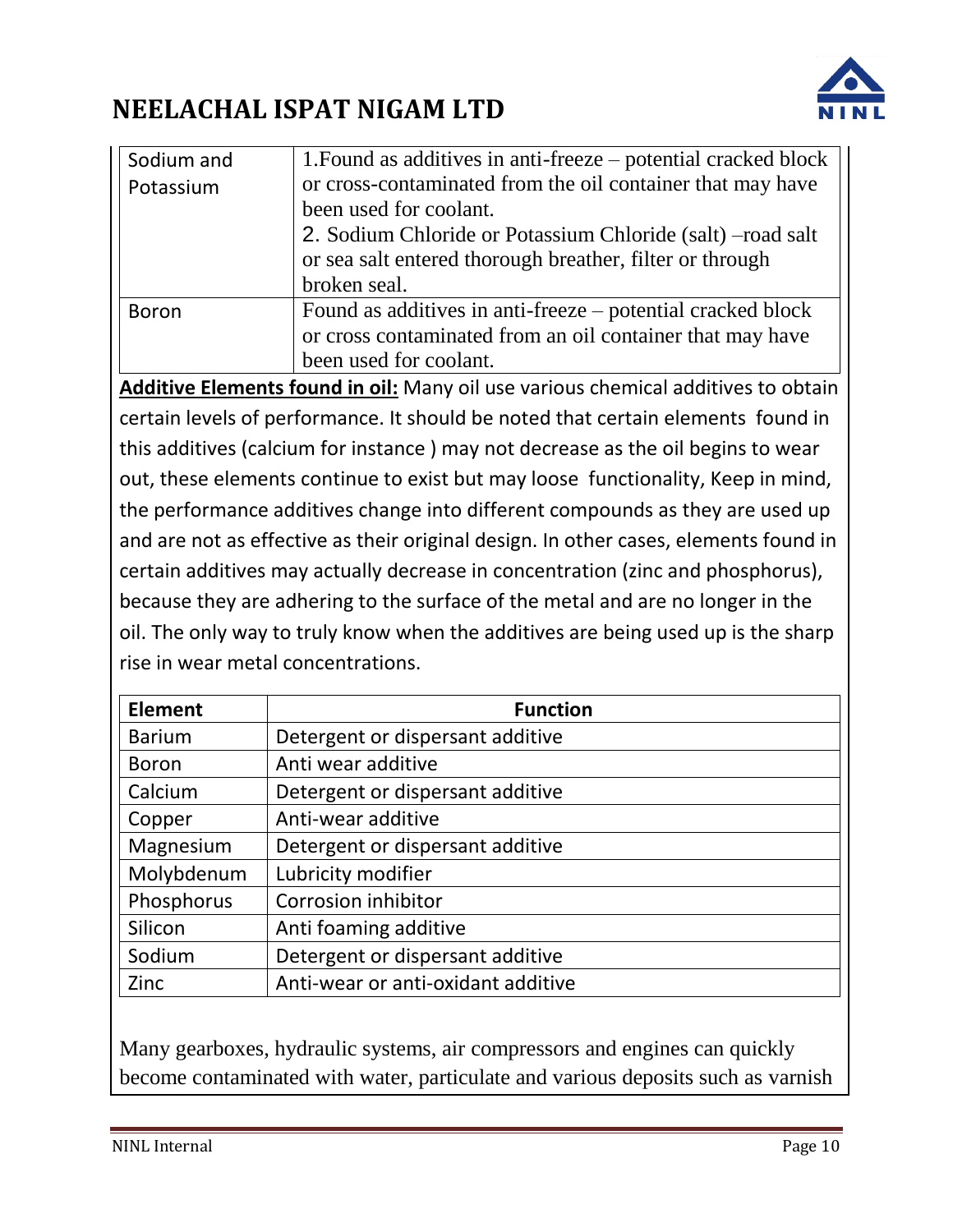

and sludge that are the products of oil oxidation. These contaminants contribute to the degradation of the lubricant, increased operating temperature, energy demand, component wear and oil usage.

| <b>Contaminant</b>                               | source                            | <b>Problem</b>               |  |
|--------------------------------------------------|-----------------------------------|------------------------------|--|
| Water                                            | Naturally formed from             | Leads to heat build-up,      |  |
|                                                  | condensation or during combustion | foaming, additive depletion, |  |
|                                                  | in engines                        | rust and oil oxidation       |  |
| Particles                                        | Enters sumps and                  |                              |  |
|                                                  | reservoirs through leaking        | component wear and           |  |
|                                                  | seals, top-filling or             | facilitates deposit build-up |  |
|                                                  | inadequate breathers              |                              |  |
| The chemical breakdown<br>Oxidation              |                                   | Results in thickened oil,    |  |
|                                                  | of oil from heat, water, and      | deposits, acid formation,    |  |
|                                                  | or dissimilar metal contact.      | increased operating          |  |
|                                                  |                                   | temperature and plugged      |  |
|                                                  |                                   | filters.                     |  |
| Typically from partially<br>Soot (in engine oil) |                                   | Leads to poor combustion     |  |
|                                                  | burned fuel.                      | can lead to excessive wear   |  |
|                                                  |                                   | and increased fuel costs.    |  |
|                                                  |                                   |                              |  |

When lubricants oxidize, they form reactive materials that can re-constitute into different deposits. Oil analysis can help to identify the degree of oxidation that has occurred. More sophisticated analysis may have to be preformed in order to identify the exact contaminant. The following are several of the typical deposits that are formed and the problems that can occur when lubricating oil breaks down**.**

| <b>Deposit Formation</b>         | <b>Potential Problem</b>           | Example |  |
|----------------------------------|------------------------------------|---------|--|
| Varnish: Oil or fuel oxidizes,   | <b>Varnish</b> coating can lead to |         |  |
| forming a gummy substance        | uneven gear wear due to            |         |  |
| that                             | unbalancing, increased             |         |  |
| develops into a coating with     | drag/energy demand and             |         |  |
| highly cross linked molecules    | increased temperatures due to      |         |  |
| that are insoluble in oil. Found | lack of lubrication on metal       |         |  |
| on bearings, cylinders, pistons, | surface, oil viscosity increase    |         |  |
| gears, vanes, pumps, and         |                                    |         |  |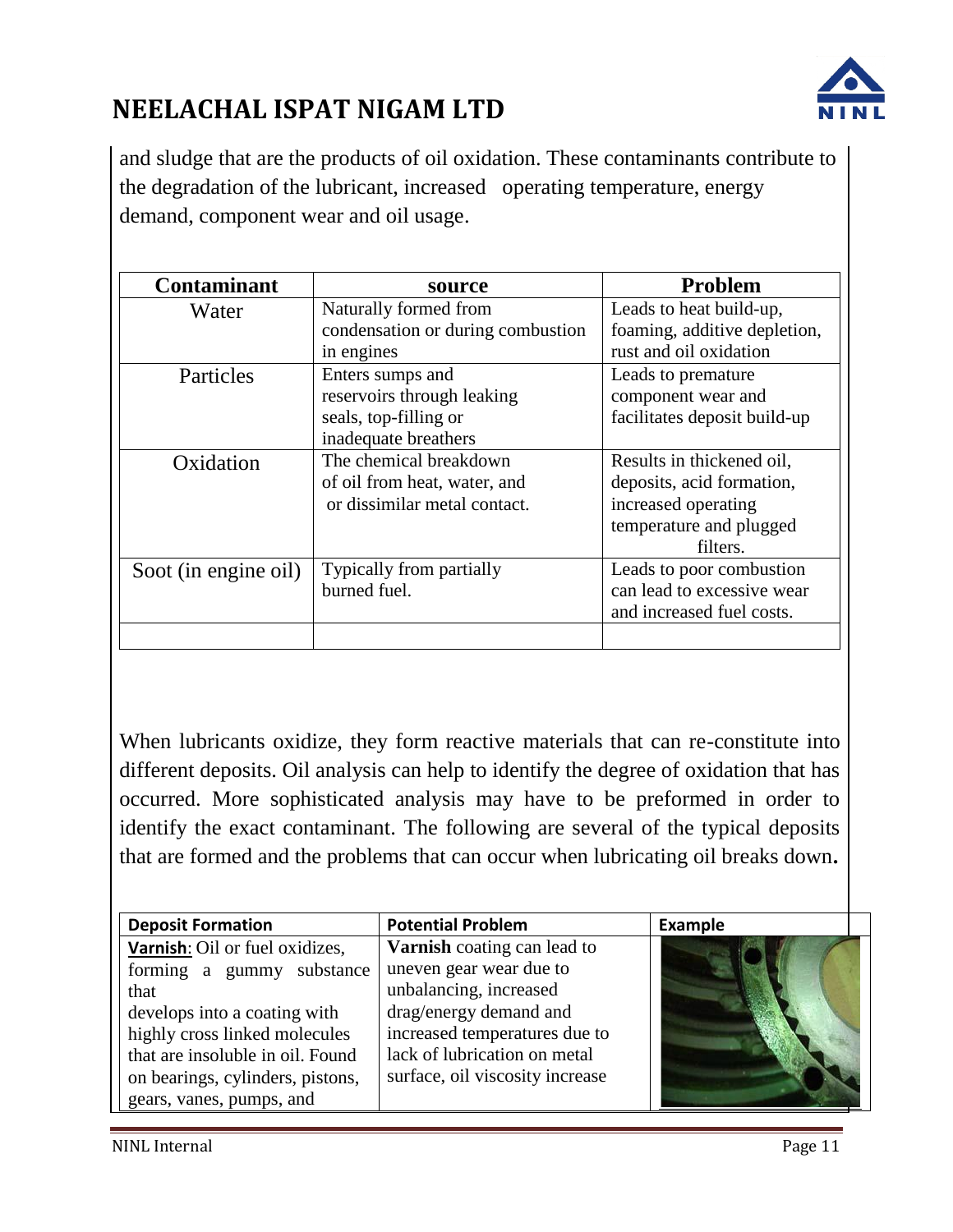

| Turbines.                                                                                                                                                                                                                                                                                                       |                                                                                                                                                                                                                                                                                           |  |
|-----------------------------------------------------------------------------------------------------------------------------------------------------------------------------------------------------------------------------------------------------------------------------------------------------------------|-------------------------------------------------------------------------------------------------------------------------------------------------------------------------------------------------------------------------------------------------------------------------------------------|--|
|                                                                                                                                                                                                                                                                                                                 |                                                                                                                                                                                                                                                                                           |  |
| <b>Lacquer:</b> Found on bearings,<br>cylinders, pistons, gears, vanes,<br>pumps, and turbines. When<br>varnish is exposed to excessive<br>temperatures and pressure, it<br>becomes baked on and<br>ironed out, forming lacquer                                                                                 | Lacquer, like varnish, can lead<br>to uneven gear wear, increased<br>drag/energy demand and<br>increased temperatures due to<br>lack of lubrication on metal<br>surface                                                                                                                   |  |
| <b>Sludge:</b> Found in oil pans,<br>sumps, housings, reservoirs,<br>and bearings. Formation begins<br>when contaminants begin to<br>settle out of the oil. Sludge<br>develops with excessive<br>accumulation of contaminants                                                                                   | <b>Sludge</b> is composed of water,<br>carbon residue, oxidized oil, and<br>acidic compounds, which can<br>Lead to further oil<br>decomposition. Sludge can<br>restrict oil flow, leading to<br>increased system pressure,<br>temperature, wear                                           |  |
| Gum: Typically found in the<br>crankcase or combustion area of<br>an engine. Gum develops when<br>oil or fuel hydrocarbons break<br>down due to high temperature<br>and combustion by-products.<br>binder for<br>Gum acts as<br><sub>a</sub><br>adhere<br>contaminants<br>to<br>to<br>pistons, rings and valves | Gum can form on valves,<br>pistons, rings, ring grooves and<br>on the cylinder walls, causing<br>contaminants and residue to<br>Adhere and restrict lubrication.<br>Lack of lubrication increases<br>friction and wear and restricts<br>the heat transfer function of<br>Lubricating oil. |  |
| Carbon Deposits: Found in all<br>lubricated<br>systems<br>such<br>as<br>engines, bearings, pumps, gears,<br>and journals. Most common<br>form is soot; can also be a tar-<br>like residue. Soot is considered<br>to be and advanced deposit<br>formation.                                                       | Carbon deposits form,<br>additional contaminants adhere,<br>facilitating continued oil<br>Oxidation. The deposits can<br>form a slurry or gelled mass.<br>The deposits restrict lubrication<br>flow and additive functionality                                                            |  |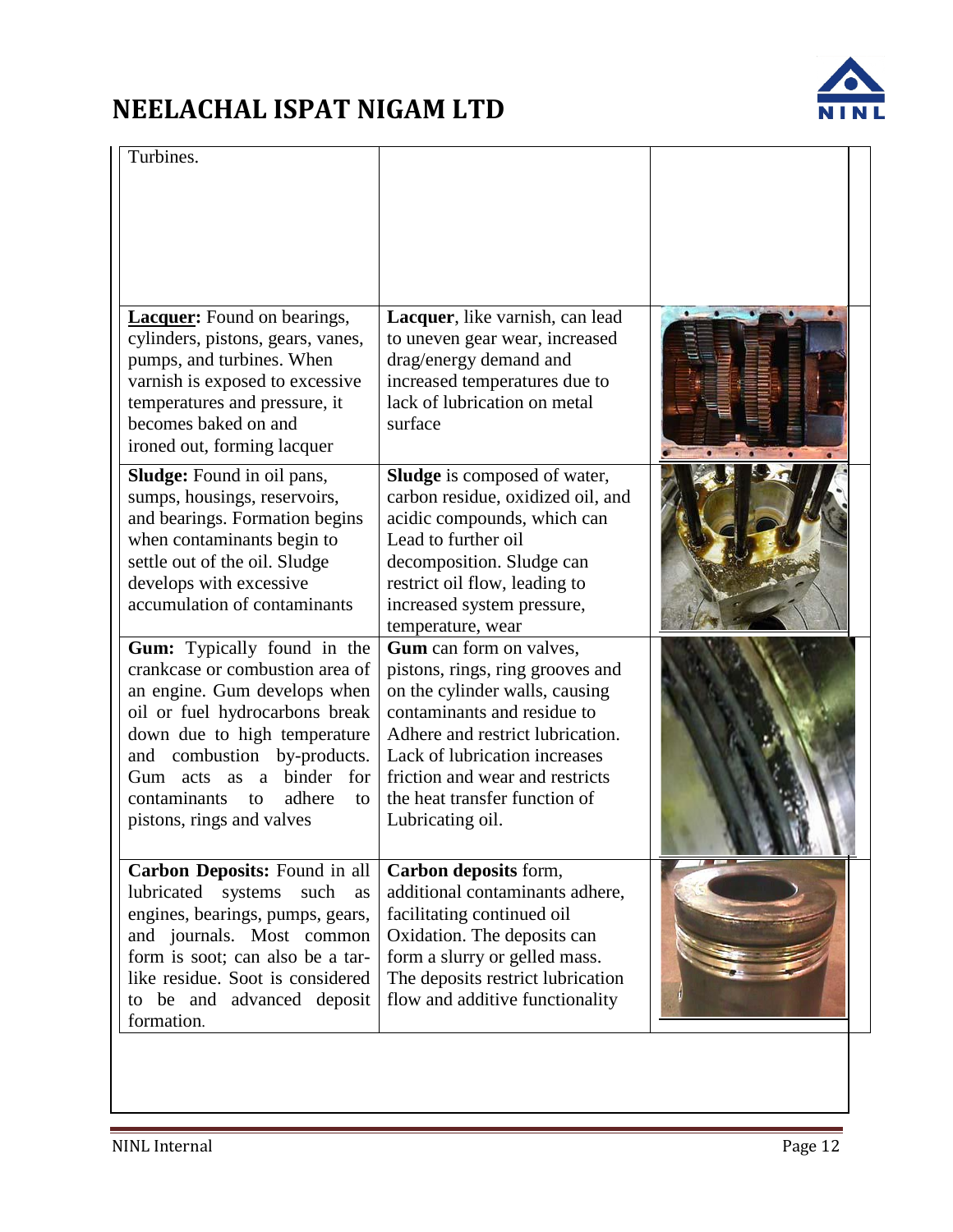

### **Oil Analysis Methods**

Oil analysis methods can be divided into laboratory-scale (off-line) or continuously

Working (on-line/in-line) methods. On-line and in-line methods can be used to determine, for instance particle quantities in oils, water content and general oil condition, like oil degradation, based on, e.g., IR spectroscopy or electrical conductivity. On the other hand, on-line methods can be used to collect wear particles by means of magnetic chip detectors (MCD). Deeper inspection of the wear particles can then be carried out with microscopic methods. On-line instruments are situated in oil circulation systems and a part of the oil circulates through the measuring device. If the device is assembled in-line, then the whole oil volume will go through the measurement system. Off-line analyses require taking a representative oil sample. Despite the constantly growing significance of the on-line oil condition monitoring methods, in this study, the focus is especially on laboratory-scale, off-line oil analysis methods.

### **Wear Metal analysis**

#### **Spectroscopy**

Spectroscopy is a technique for detecting and quantifying the presence of elements in a material. Spectroscopy utilizes the fact that each element has a unique atomic structure. When subjected to the addition of energy, each element emits light of specific wavelengths or colors. Since no two elements have the same pattern of spectral lines, the elements can be differentiated. The intensity of the emitted light is proportional to the quantity of the element present in the sample allowing the concentration of that element to be determined. The light has a specific frequency or wavelength determined by the energy of the electron in transition. Since many transitions of different energy are possible for complicated atoms which have many

electrons, light of many different wavelengths is emitted. If this light is dispersed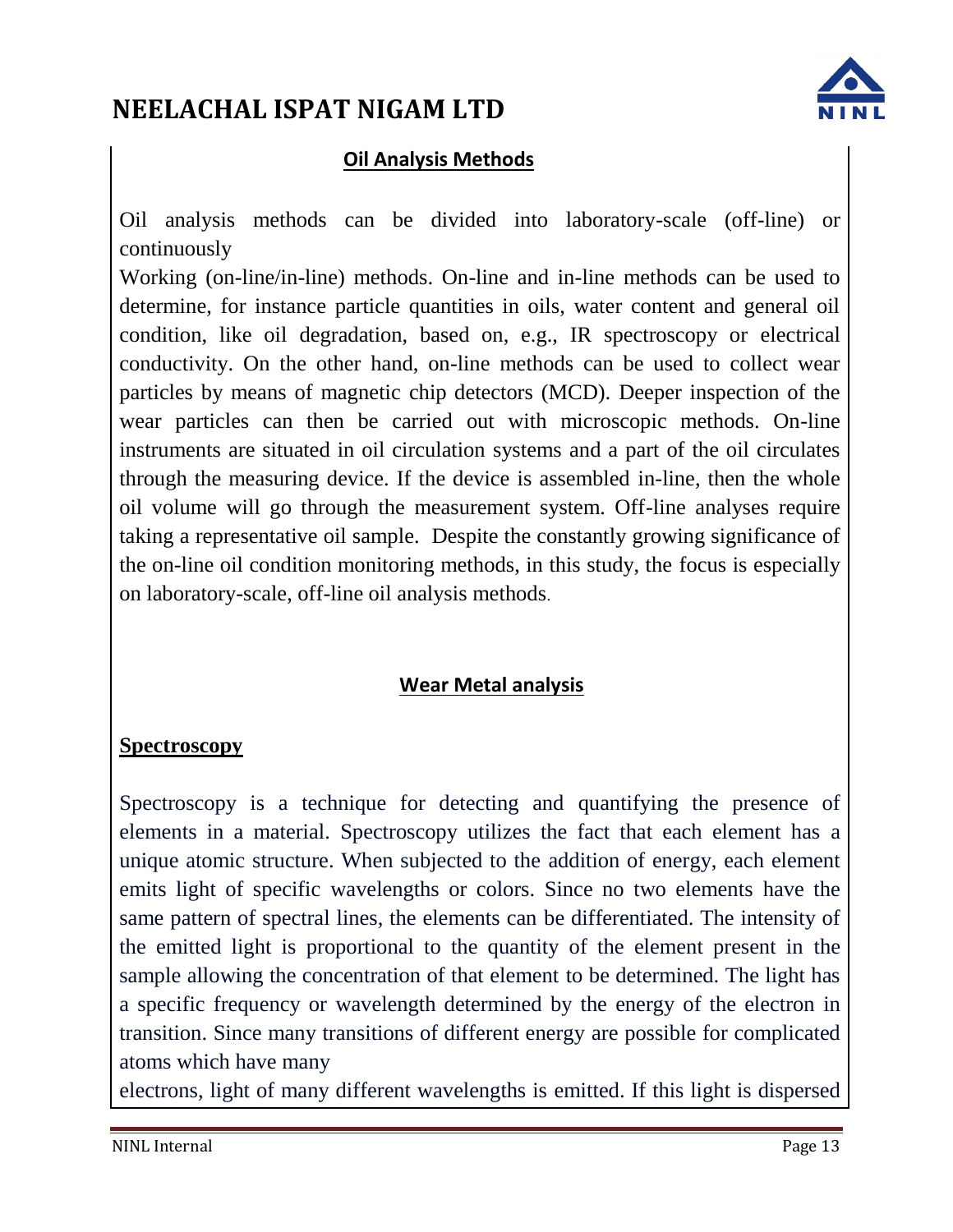

by using a dispersing element such as a prism, a line spectrum will result. These spectral lines are unique to the atomic structure of only one element. If more than one element is present in the sample, spectral lines of distinctively different wavelengths will appear for each element. These lines must be separated in order to identify and quantify. Techniques used for wear metal analysis are numerous, for

example, atomic absorption spectroscopy (AAS), atomic/optical emission spectroscopy (AES/OES), mass spectrometry (MS), X-ray fluorescence spectroscopy (XRF), ferrography and magnetic chip detectors . Spectroscopic methods usually require pre-treatment of oil samples before analysis, whereas instruments based on magnetism allow analysis to be carried out directly from the oil. Nevertheless, spectroscopic techniques are more versatile than methods based on ferromagnetism. Spectroscopic methods can be used in determinations of most metals and even with some non-metals, depending on the application.

### **Solid Debris Analysis**

Metallic solid debris in oils can originate from machine elements due to wearing. Filters, seals and other non-metallic machine parts can introduce non-metallic solid debris into oil. Severe oxidation of oil can produce solid sludge with carbon deposits. Contamination with process chemicals and environmental dust can increase the amount of solid particles in oils.

Automatic particle counting is a commonly used method for monitoring the Cleanliness of hydraulic oils in particular Automatic particle counters can be divided into three classes, methods based on light extinction, flow decay and mesh obscuration. Methods based on light extinction are commonly used in commercial instruments. Because their measurement range is wider than with Instruments based on the pressure difference before and after the filters of the instrument. Particle counters based on light extinction may have problems with highly viscous and dark-colored oils and with high particle quantities. In addition, air bubbles and water introduce bias to the determined results. Air can be removed in some instruments and water is also harmful to the lubrication system, hence the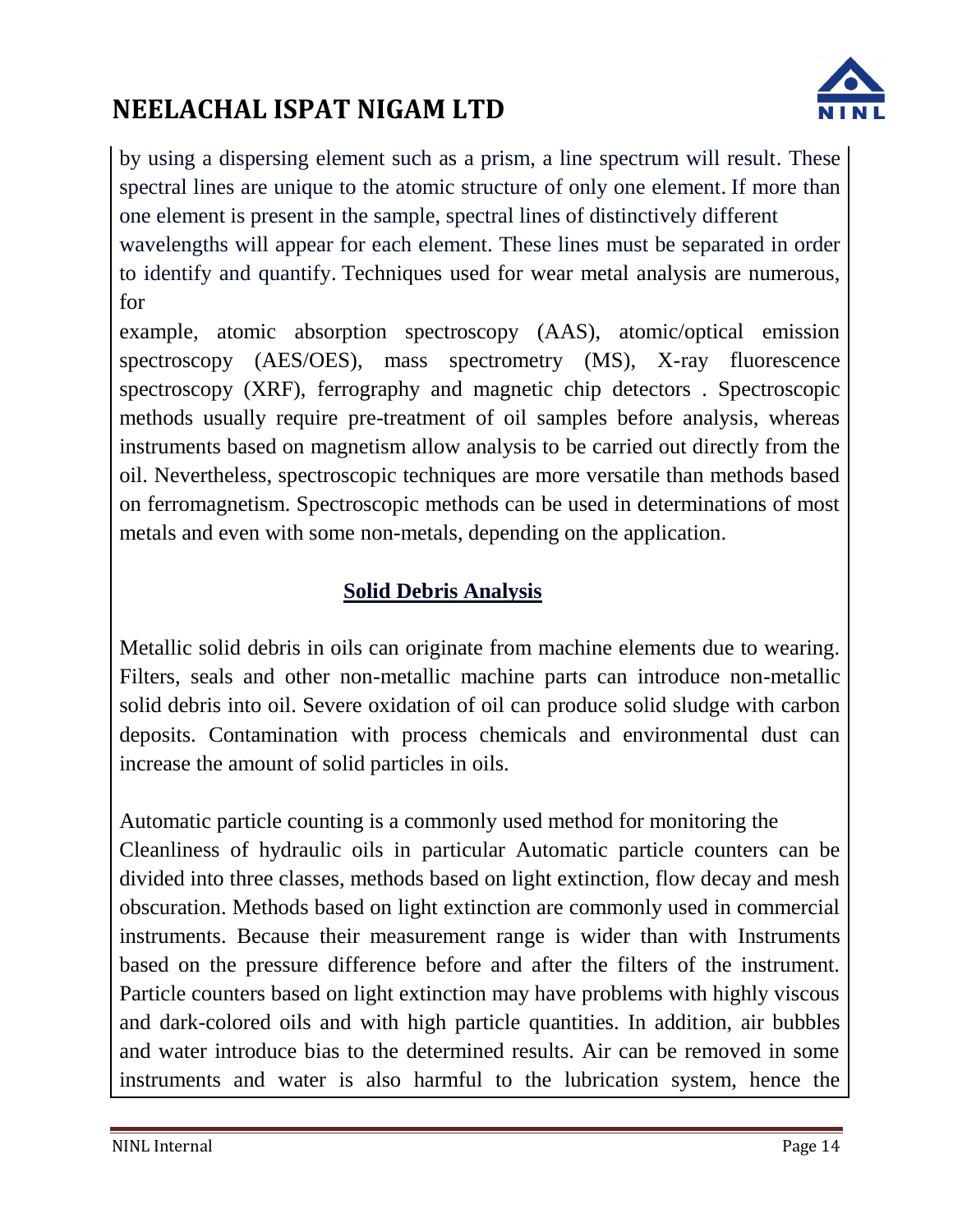

detection of water can be seen as a good property, depending on the requirements. Commercial instruments are available as laboratory, portable and on-line devices. Optical microscopy is often used as a supporting technique for automatic particle counters. The quality, morphology, size and color of solid debris can be detected if the oil sample is first filtered through a membrane filter. In some cases particle counting can also be carried out with optical microscopes, but it should be noted that manual counting with a microscope seldom produces the same results as an automatic particle counter. Manual particle counting with microscopes may yet be the only possible method with some oils.

### **Additive Analysis**

Additives are used to improve certain properties of the base oils used. They can be used, for instance, as detergents, dispersants, anti-wear agents, antioxidants, extreme pressure agents (EP), viscosity index improvers, corrosion inhibitors, pour point depressants or defoamants. A wide variety of different types of substances can be used for these purposes and their analysis is often very specific. However, additives are usually organic molecules and can be detected e.g., using infrared spectroscopy (IR), nuclear magnetic resonance spectroscopy (NMR), mass spectrometry (MS) or chromatographic methods. For example, vibration spectroscopy (e.g., IR) is molecule-specific and produces information about functional groups of the molecule without destructing the samples. In IR spectroscopy infrared radiation emitted by the light source is absorbed by the Molecules of the sample and the amount of absorption are detected. Fourier transform infrared spectroscopy (FTIR) has been used extensively to analyze additives of lubricating oils as well as to monitor oxidation and contamination of oils. Many sensors developed for rapid on-line controlling of oil condition are based on IR spectroscopy. In these sensors data is collected from spectral areas which are the most significant for oil condition evaluation. For instance, the carbonyl band tells about the oxidation of oil or depletion of an ester additive in some oils. The FTIR instrument produces a molecular spectrum of the oil sample and the amount of additives can be detected by comparing the used oil sample with new oil or against a standard series made of the additives under study. The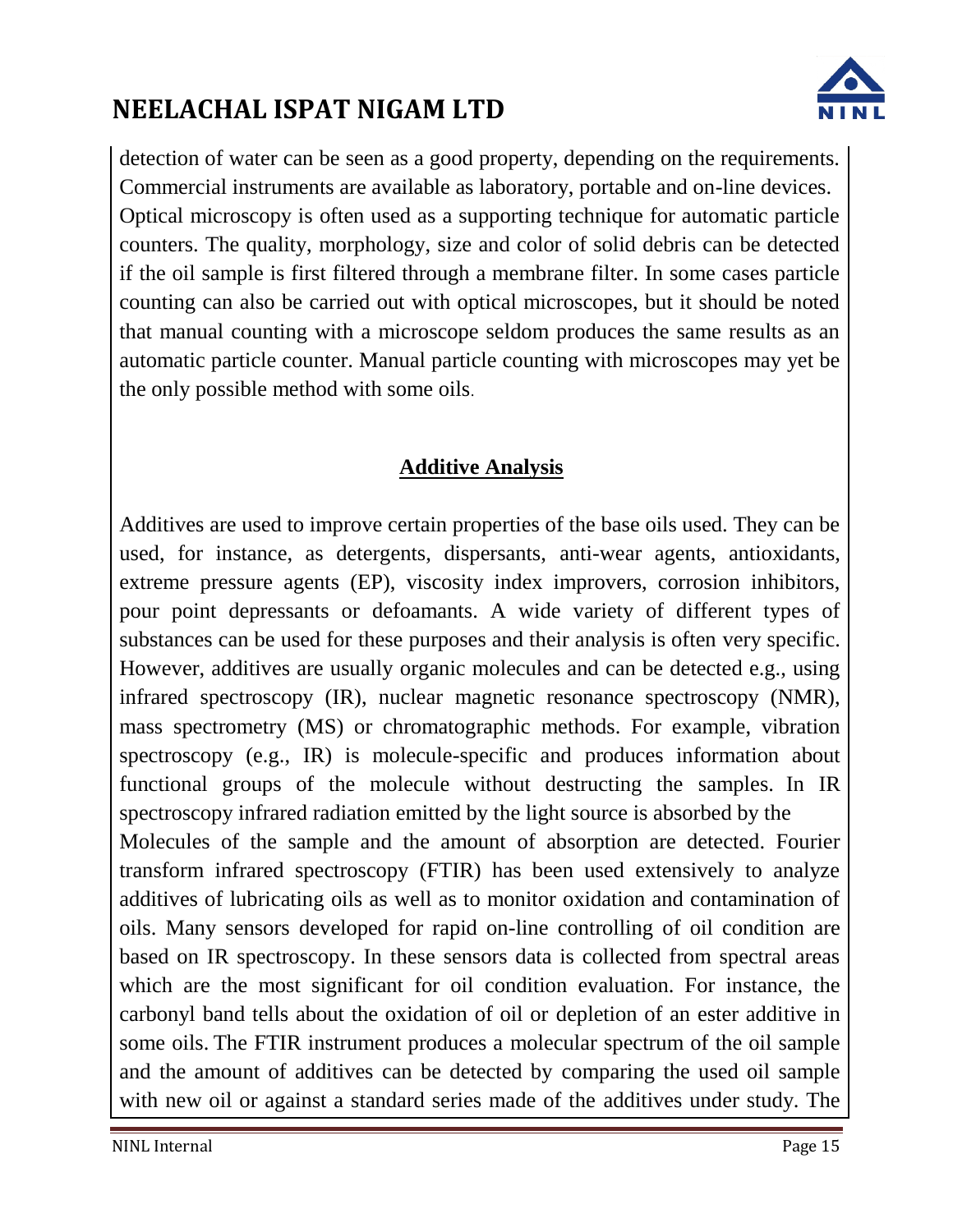

FTIR method has been applied, for instance, in the analysis of alcohols, esters, antioxidants (like 2,6-ditertiarybutyl-*p*-cresol), polybutenes and organozincdithiophosphates used as oil additives. Chromatographic methods are often used to separate additives from the base oil. In gas chromatography (GC) separation of the analytes is based on the partition of the molecules between the mobile gas phase and the immobilized liquid phase on a solid support material. In liquid chromatography (LC) the mobile phase is liquid and the stationary phase can be e.g., a liquid on a solid material packed in a column. GC and/or LC as individual methods have been used, for instance, in determining fatty acids, fatty acid esters, di- and triglycerides, organ phosphorus compounds or polar emulsifiers in oils

On the other hand, chromatographic methods can be used only for separation of analytes and mass spectrometry is used as a detector. Mass spectrometry as such or combined with chromatographic methods can be an effective tool in the analysis of base oils and additives. MS has been used e.g., in determining antioxidants, metal

passivators, lubricity improvers or anti-wear agents in lubricating oils.

The basis of NMR spectroscopy is to measure absorption of electromagnetic radiation in the radio frequency region. The sample is in an intense magnetic field, where the nuclei of atoms form energy states suitable for absorption NMR are the basic methods used for characterization and quantitative analysis of a great deal of different additives, like fatty alcohols, fatty acids, fatty acid esters or antioxidants. NMR is suitable for analyzing organophosphorus additives.

#### **Method of Contaminants measurement**

Oxidation, sulfur, soot, fuel, antifreeze, and nitration are measured by an instrument called a Fourier Transform Infrared Spectroscopy (FTIR). The lab must know the type of oil in service to produce accurate results. Engine oils are tested for oxidation, nitration and sulfur content. A base-line reference samples is required in order to compare the test sample against a base-line. The FTIR will scan the sample and look for a build-up.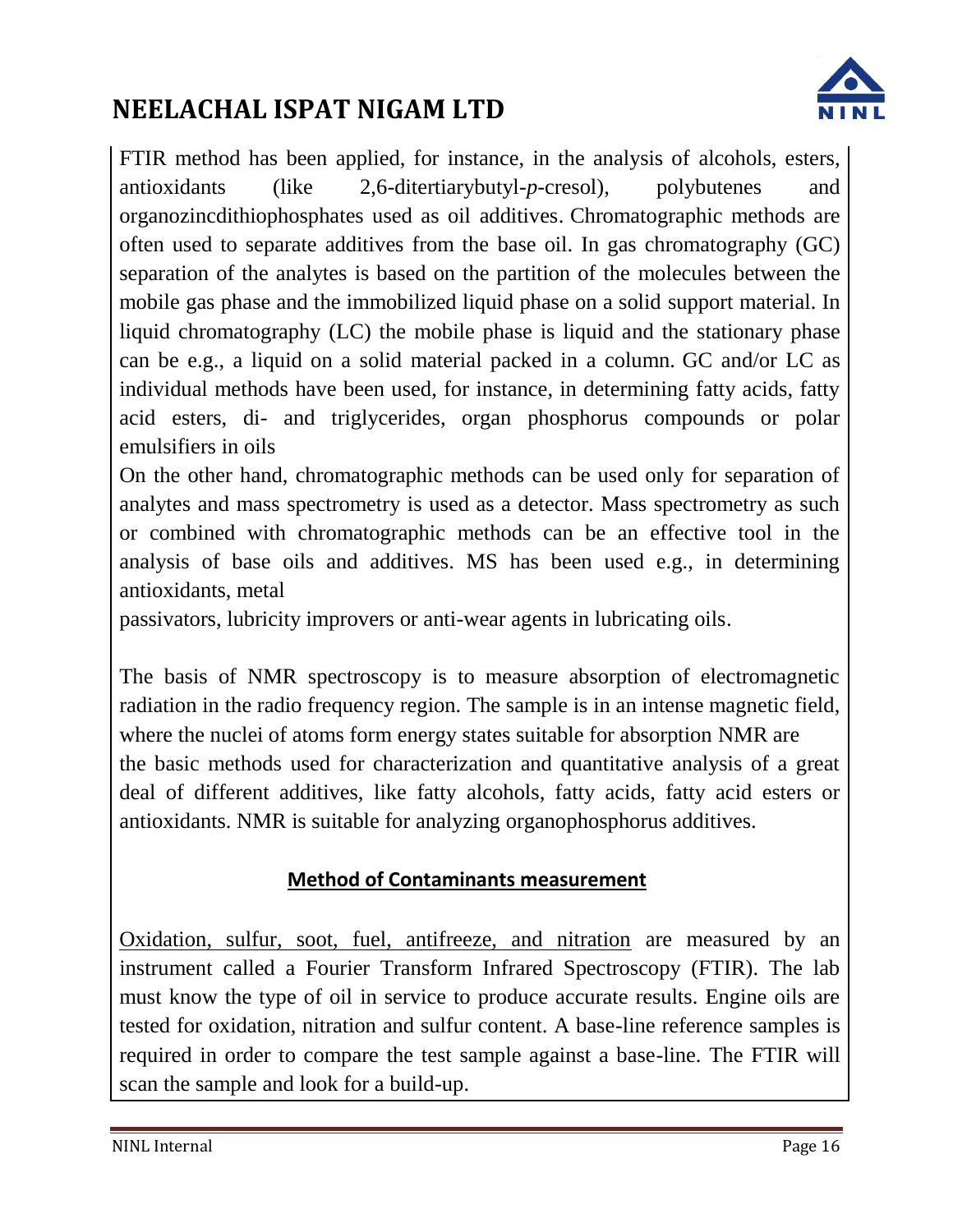

Water contamination is typically screened using a hot plate technique. The oil sample is dripped onto a hot plate. If the sample crackles, water is present. This method is used to quickly screen samples for further analysis. Positive results are confirmed and quantified using the Karl Fischer Titration Method. Results may be reported in parts per million or by percent by weight. Water can be found in hydraulic and compressor oil samples due to large temperature swings and a large air cavity in the sumps.

Water contamination is typically screened using a hot plate technique. The oil sample is dripped onto a hot plate. If the sample crackles, water is present. This method is used to quickly screen samples for further analysis. Positive results are confirmed and quantified using the Karl Fischer Titration Method. Results may be reported in parts per million or by percent by weight. Water can be found in hydraulic and compressor oil samples due to large temperature swings and a large air cavity in the sumps.

### **Oil Condition Analysis**

#### **Viscosity:**

Viscosity is considered the single most important characteristic of lubricating oil. Viscosity is a fluid's resistance to flow with respect to temperature. Oil will thicken in cold temperatures and thin out at high temperatures. Viscosity is measured using a bubble viscometer and kept at 40°C or 100°C, depending on equipment application. Single weight or ISO grade oils such as some gear and hydraulic oils are tested at 40°C (105°F). Multi-grade oils such as SAE transmission and engine oils are tested at 100°C (212°F). Results are reported in centistokes, cSt. Other viscosity tests include Saybolt (SUS) and Brookfield (cPs). Viscosity may increase or thicken due to oil oxidation or excessive particulate. Viscosity may also decrease or thin down due to fuel or contamination from solvents, another lighter oil or thermal breakdown.

*One way of measuring viscosity is by a bubble viscometer. The device is filled with oil and kept at a constant temperature. When the viscometer is tipped, an air*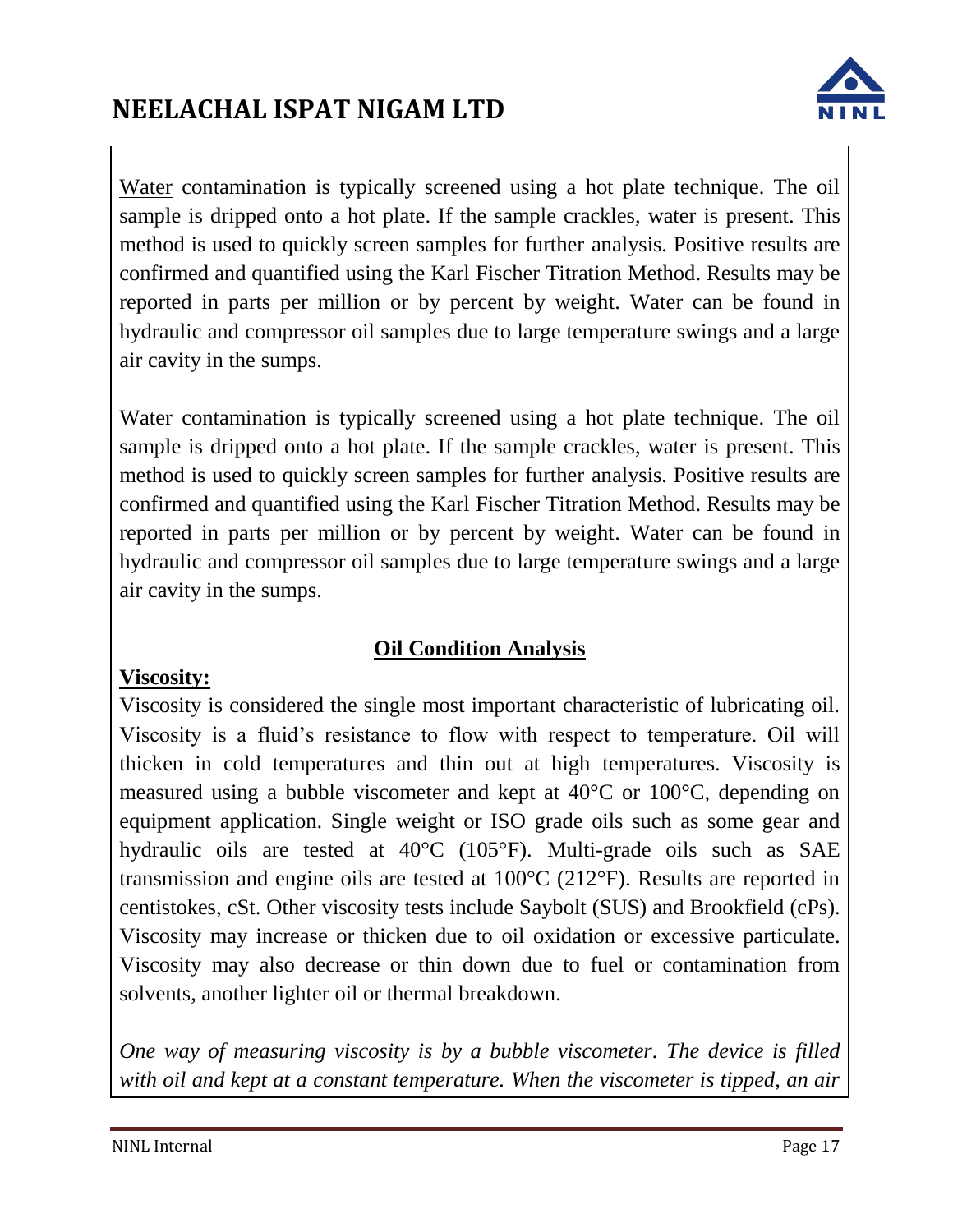

*bubble in the sample is timed to see how long it takes to travel from one etched line to other.The value is then converted to unit of measures called centistokes (cSt)*



As a oil begins to breakdown, various types of acids form which can lead to further oil degradation, metal wear and additive depletion. It is important to establish a starting point in order to compare the oil that is being used. A baseline sample from the oil drum is essential. The TAN or Total Acid Number is used to check the acid neutralization of hydraulic, gear and air compressor oils. The TAN normally increases over time. The TAN of a reference sample should be tested in order to establish an oils initial TAN. If the used oil increases 3 points above the TAN number from the reference sample, the oil should be changed. The TBN or Total Base Number measures the amount of basic (alkaline) materials in engine oil that will neutralize acids. The TBN decreases as it approaches the end of it's useful life. TBN is used to test the acid neutralization ability of engine oils. The lower the value, the less effective the oil will be at neutralizing acids. As acids increase, so do deposits. Deposit build-up will shorten engine life. The TBN is also known as BN or Base Number.

#### **Taking Oil Analysis sample**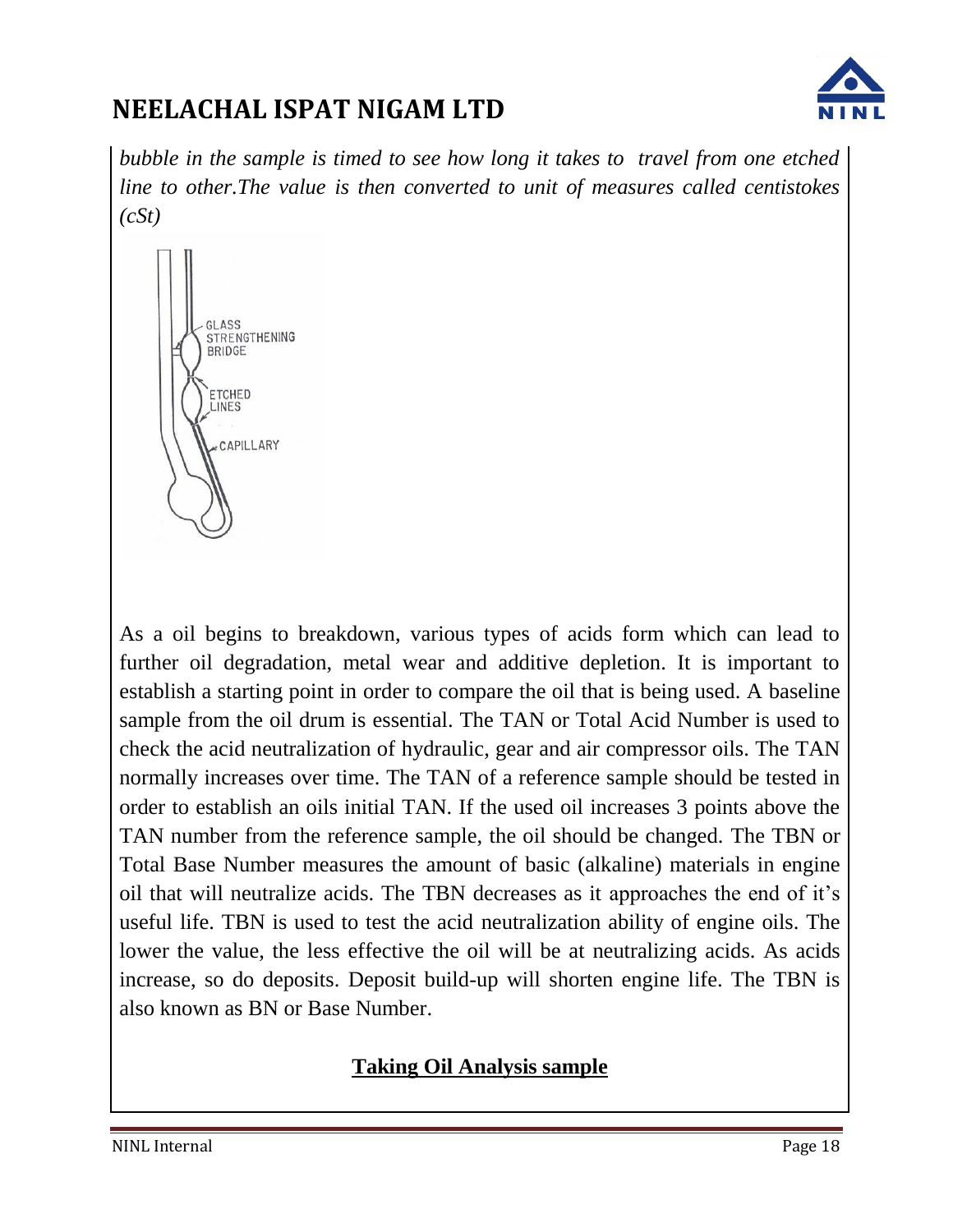

#### **A) Taking samples using a permanently installed sampling valve**

*The valve should be mounted in the oil flow circuit prior to the filter. Sample the hot oil after it has left the mechanical system(s) but before it has passed through the filter. Always sample oil from a machine that has been running minimum of 30 minutes for uniform sample***.**

1) Unscrew the dust cap from the valve. Allow a few ounces of oil to drain from the valve.

2) Take the sample bottle and place it under the valve discharge opening.

3) depress the button on the valve, fill the sample bottle and then cap it tightly.

The hand pump is also equipped with a built-in sampling valve which has a rubber cover.

4) Screw the dust cap back on to the sampling valve.

5) Carefully and completely label the sample and send it to the lab.

### **B) The drain pan Method**

### *In certain instances the only way to obtain an oil sample is by taking it while the oil is being drained from the sump or the oil pan*

Assure that the sample is warm from a system that has been running for at least 30 minutes.

2) Wipe the surrounding area clean to reduce cross-contamination.

3) Drain at least a quart of oil before passing the sample bottle into the stream of oil. The oil will be hot, wear the appropriate protection or use a pair of pliers or channel-locks to hold the sample bottle under the oil stream.

4) Carefully and completely label the sample and send it to the lab.

### **Sampling frequency**

An oil sample should be taken just before the regularly scheduled oil change. If the oil analysis results indicate that the oil is in good shape, extend out the change